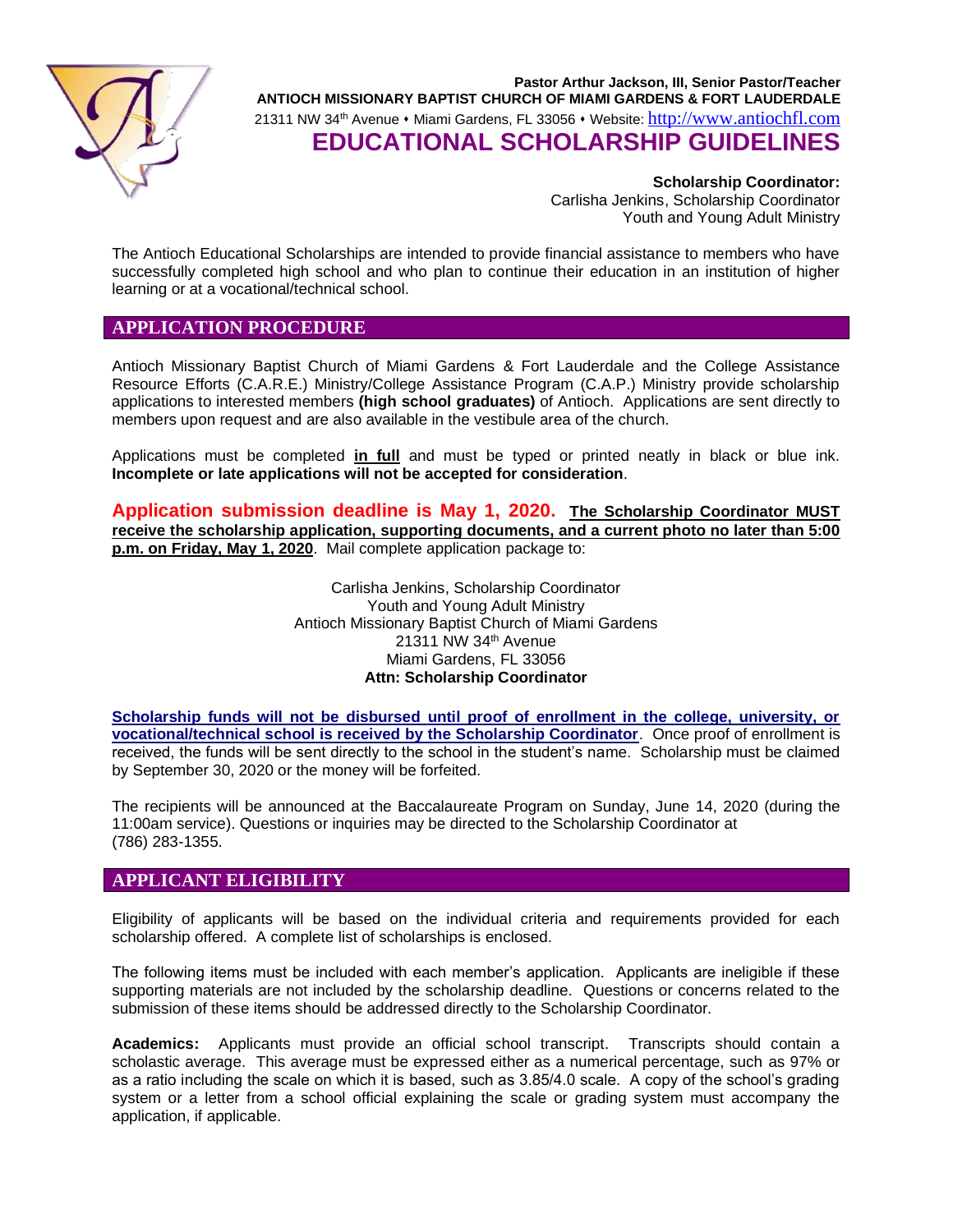**Recommendation letter from School / Community Leaders:** Applicants must include a minimum of **two** recent reference letters. Letters must be typewritten and include personal knowledge of the applicant's activities and how s/he knows the applicant. Reference providers must be at least 21 years of age. Letters written by the applicant's legal guardian, relative, Antioch staff, Selection Committee members, or committee spouses will not be accepted for consideration. If you have any questions regarding the eligibility of a reference provider, please contact the Scholarship Coordinator for details.

**Ministry Participation: (Min. Wilson Pascal and Merit Scholarships ONLY)** Applicants must include a Ministry Participation Form (included in this packet) completed by ministry leader or lead servant. Written statement should include personal knowledge of the applicant's involvement in ministry and how s/he has contributed to the church's overall goals and objectives.

**Essay:** Each applicant must provide a 500-word essay. The essay should clearly indicate the importance of a college education and career goals as well as personal insights about the need for the scholarship. The applicant must prepare a cover page to include the member's name, address, date, and essay topic: **Why should award be given?** The applicant must also detail his or her goals in the essay. Essays should be no more than two pages in length, not including the cover page, and must be typed and double-spaced. **The applicant's name and personal information should NOT appear on any page of the essay other than the cover sheet.**

#### **SCHOLARSHIP REQUIREMENTS**

Applicants may apply for more than one scholarship. **However, only one scholarship will be awarded per recipient.** To be eligible to apply for a scholarship, an applicant must meet the following criteria. Carefully read all criteria before completing an application.

# **MIN. WILSON PASCAL ACADEMIC SCHOLARSHIP**

#### **Number Available: 1 Amount Awarded: TBA**

Funding will be awarded to current members of Antioch Missionary Baptist Church of Miami Gardens **who are active in ministry**. Members must:

- have a minimum cumulative **GPA of 3.5 or higher**.
- **EXECT** have a letter of acceptance from an accredited college, university, or vocational/technical school.
- be willing to uphold the goals and objectives of the church.

## **MERIT SCHOLARSHIP**

#### **Number Available: 1 Amount Awarded: TBA**

Funding will be awarded to current members of Antioch Missionary Baptist Church of Miami Gardens **who are active in ministry**. Members must:

- have a minimum cumulative **GPA of 3.0 or higher**.
- have a letter of acceptance from an accredited college, university, or vocational/technical school.
- be willing to uphold the goals and objectives of the church.

## **EDUCATIONAL SCHOLARSHIP**

#### **Number Available: 1 Amount Awarded: TBA**

Funding will be awarded to current members of Antioch Missionary Baptist Church of Miami Gardens **who are active in ministry**. Members must:

- have a minimum cumulative GPA of 2.0 or higher.
- **■** have a letter of acceptance from an accredited college, university, or vocational/technical school.
- be willing to uphold the goals and objectives of the church.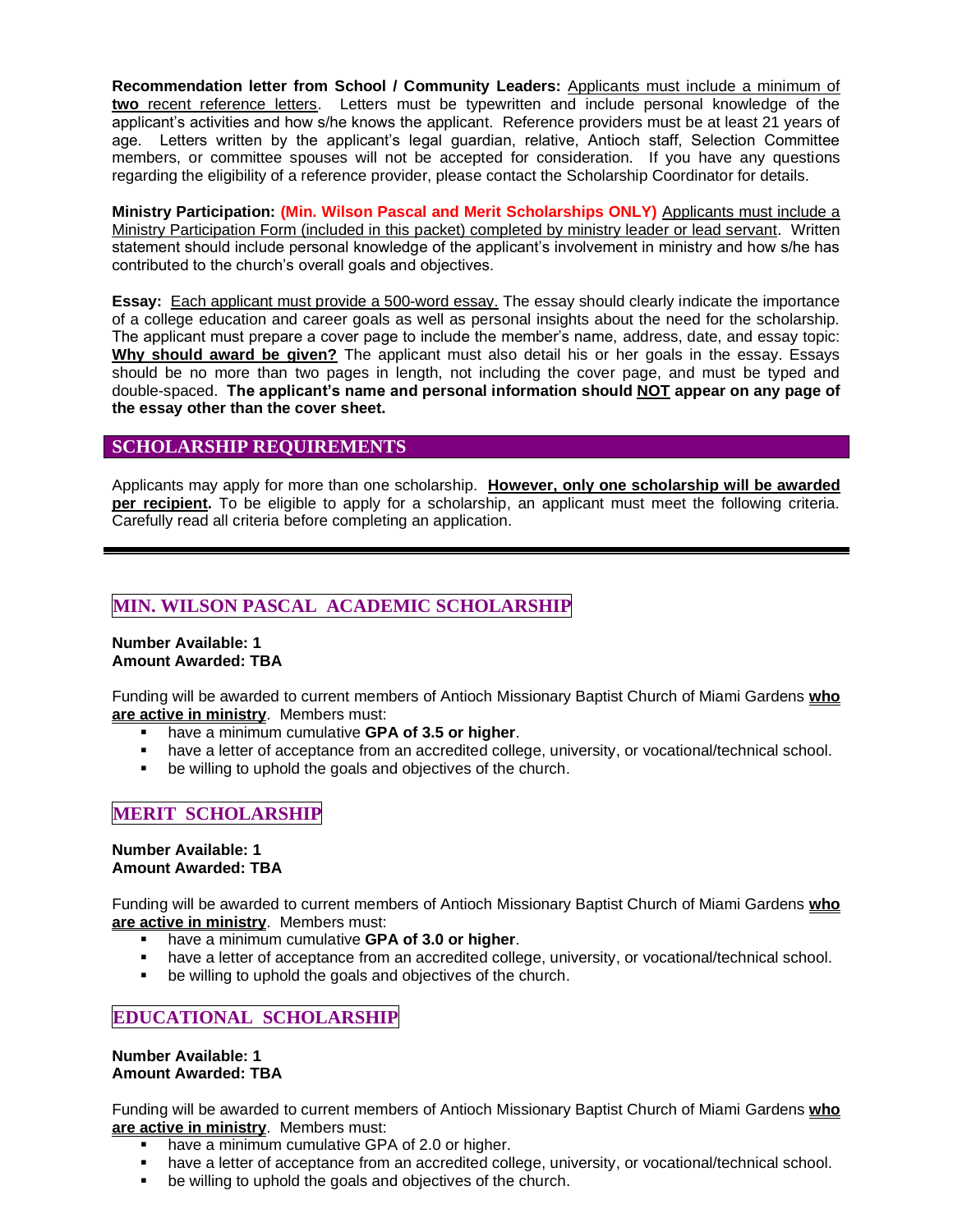

**Pastor Arthur Jackson, III, Senior Pastor/Teacher ANTIOCH MISSIONARY BAPTIST CHURCH OF MIAMI GARDENS & FORT LAUDERDALE** 21311 NW 34th Avenue ⬧ Miami Gardens, FL 33056 ⬧ Website: [http://www.antiochfl.com](http://www.antiochfl.com/) 2019-2020 SCHOLARSHIP APPLICATION

> **Mail the complete application package to:** Carlisha Jenkins, Scholarship Coordinator ANTIOCH M.B. CHURCH OF MIAMI GARDENS 21311 NW 34th Avenue Miami Gardens, FL 33056

# **Application MUST be received no later than May 1, 2020.**

| <b>APPLICANT INFORMATION</b>                                                          |                                                                        |       |                                    |                                |  |  |
|---------------------------------------------------------------------------------------|------------------------------------------------------------------------|-------|------------------------------------|--------------------------------|--|--|
| Name:                                                                                 |                                                                        |       | Date of Birth:                     |                                |  |  |
| <b>Current Address:</b>                                                               |                                                                        | City: |                                    | Zip Code:                      |  |  |
| Social Security #:                                                                    | Home Telephone #:                                                      |       | Alt. Telephone #:                  |                                |  |  |
| E-mail address:                                                                       |                                                                        |       | Current Grade Point Average (GPA): |                                |  |  |
| <b>SCHOLARSHIP TYPE</b>                                                               |                                                                        |       |                                    |                                |  |  |
| $\Box$ Min. Pascal Academic Scholarship<br>(GPA 3.5 or higher and active in ministry) | $\Box$ Merit Scholarship<br>(GPA 3.0 or higher and active in ministry) |       | (GPA 2.0 or higher)                | $\Box$ Educational Scholarship |  |  |
| <b>MINISTRY INVOLVEMENT</b>                                                           |                                                                        |       |                                    |                                |  |  |
| <b>Ministry Name:</b>                                                                 | Lead Servant:                                                          |       | Contact#:                          |                                |  |  |
| <b>REFERENCES</b>                                                                     |                                                                        |       |                                    |                                |  |  |
| Name:                                                                                 | Relationship:                                                          |       | Telephone #:                       |                                |  |  |
| Name:                                                                                 | Relationship:                                                          |       | Telephone #:                       |                                |  |  |
| Name:                                                                                 | Relationship:                                                          |       | Telephone #:                       |                                |  |  |
| <b>CERTIFICATION - To Be Signed By All Applicants</b>                                 |                                                                        |       |                                    |                                |  |  |

I have read and understand the enclosed information. I affirm that the information I have provided on this application form and any additional materials that I submit related to the educational scholarship process are complete, accurate and true to the best of my knowledge. I understand that providing false information may result in forfeiture of scholarship funds.

| Signature of Applicant:          | Date: |
|----------------------------------|-------|
| Signature of Parent or Guardian: | Date: |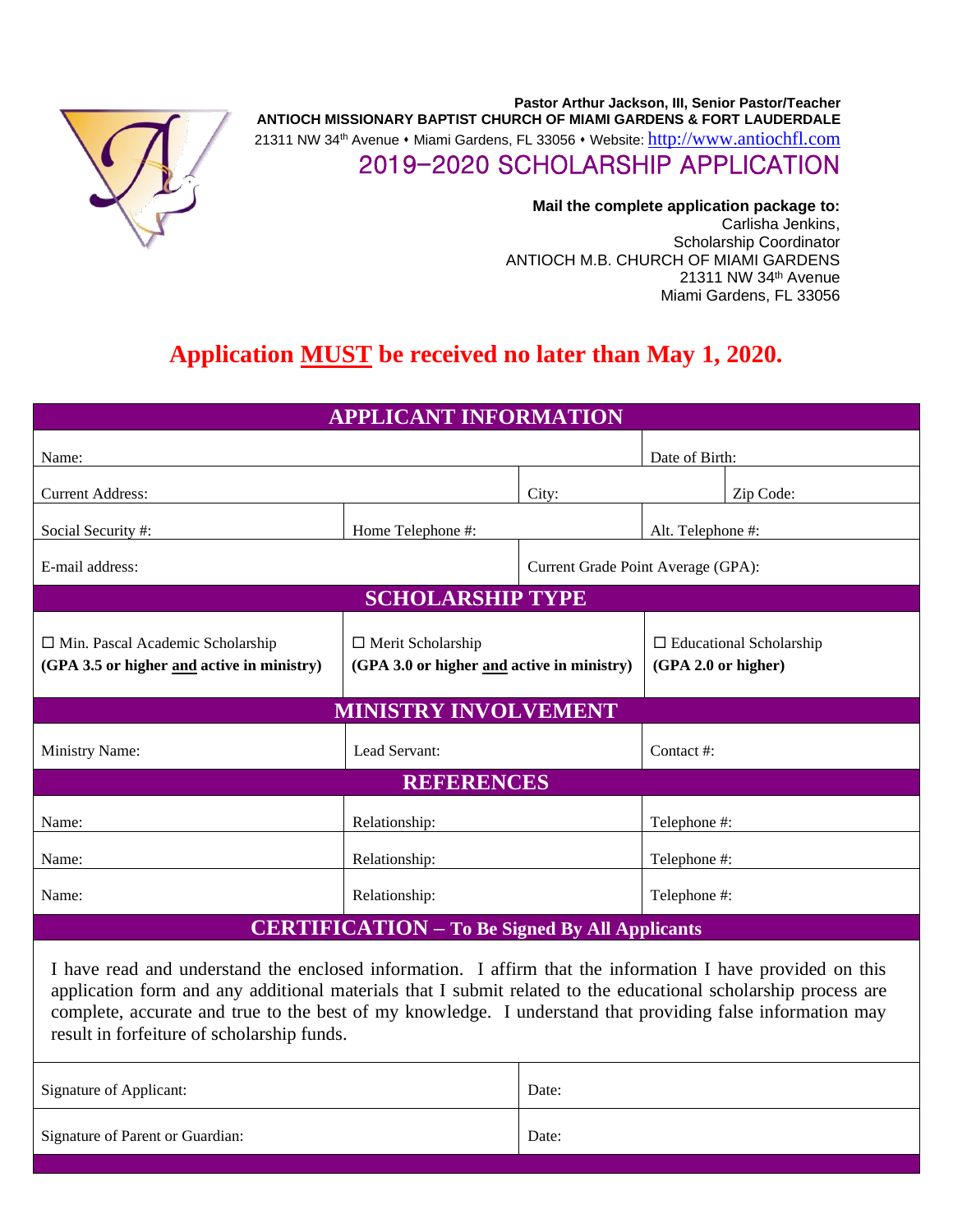| Pastor Arthur Jackson, III, Senior Pastor/Teacher<br>ANTIOCH MISSIONARY BAPTIST CHURCH OF MIAMI GARDENS & FORT LAUDERDALE<br>21311 NW 34th Avenue . Miami Gardens, FL 33056<br>Telephone: (305) 624-8170 · Fax: (305) 620-1155<br>Telephone: (305) 624-8170 • Fax:<br>2020 GRADUATION INQUIRY FORM |  |  |  |  |  |
|----------------------------------------------------------------------------------------------------------------------------------------------------------------------------------------------------------------------------------------------------------------------------------------------------|--|--|--|--|--|
| <b>PLEASE PRINT</b><br><b>Graduate Information</b>                                                                                                                                                                                                                                                 |  |  |  |  |  |
|                                                                                                                                                                                                                                                                                                    |  |  |  |  |  |
| <b>Email</b>                                                                                                                                                                                                                                                                                       |  |  |  |  |  |
| <b>Graduated from:</b>                                                                                                                                                                                                                                                                             |  |  |  |  |  |
|                                                                                                                                                                                                                                                                                                    |  |  |  |  |  |
| <b>Parent Information:</b><br>Name                                                                                                                                                                                                                                                                 |  |  |  |  |  |
| <b>Telephone</b><br>Email                                                                                                                                                                                                                                                                          |  |  |  |  |  |



# *Transforming Lives Through Ministry* **MINISTRY PARTICIPATION FORM**

| PLEASE DESCRIBE THE GRADUATE'S SERVICE IN MINISTRY AT ANTIOCH (Use back if needed) |  |
|------------------------------------------------------------------------------------|--|
|                                                                                    |  |
|                                                                                    |  |
|                                                                                    |  |
|                                                                                    |  |
|                                                                                    |  |
|                                                                                    |  |
|                                                                                    |  |

Note:

Gifts will be awarded to graduates who are **ACTIVE** in Ministry at Antioch. All other graduates will receive a Certificate of Appreciation for their participation in the Baccalaureate Service program.

# **Scholarship Application Summary Form and Cover Sheet**